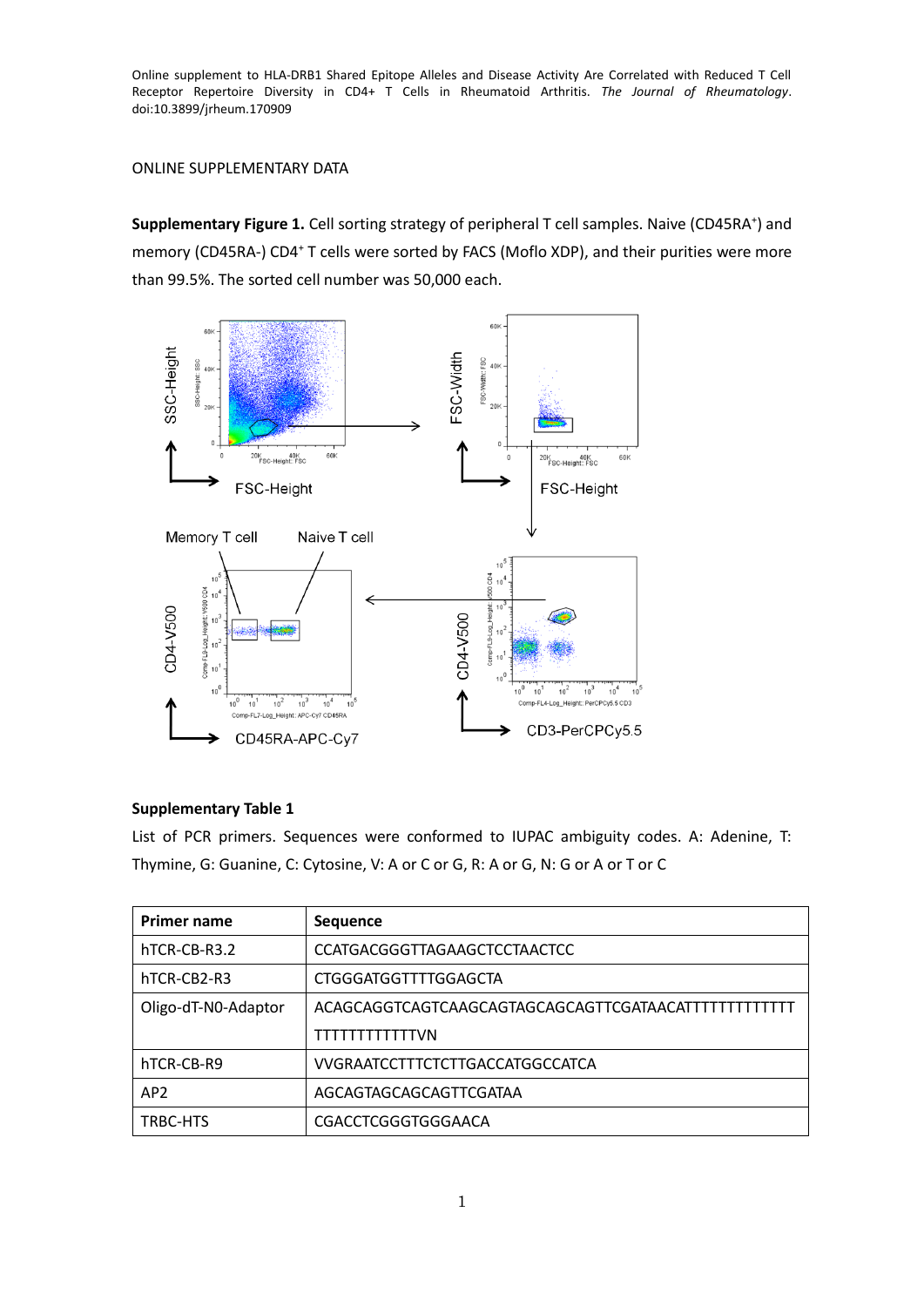**Supplementary Figure 2.** Summary of PCR and sequencing methods. RNA was extracted from the total sorted cells (50,000 cells/each), and TCR beta chain sequence was amplified by 5'-rapid amplification cDNA end (RACE) PCR strategy. Amplified cDNA was fragmented by Covaris S2, and sequenced by Miseq system after adaptor ligation. Data processing was performed by Cutadapt/Fastx-Toolkit/MiXCR.

Method (at a glance)



Analysis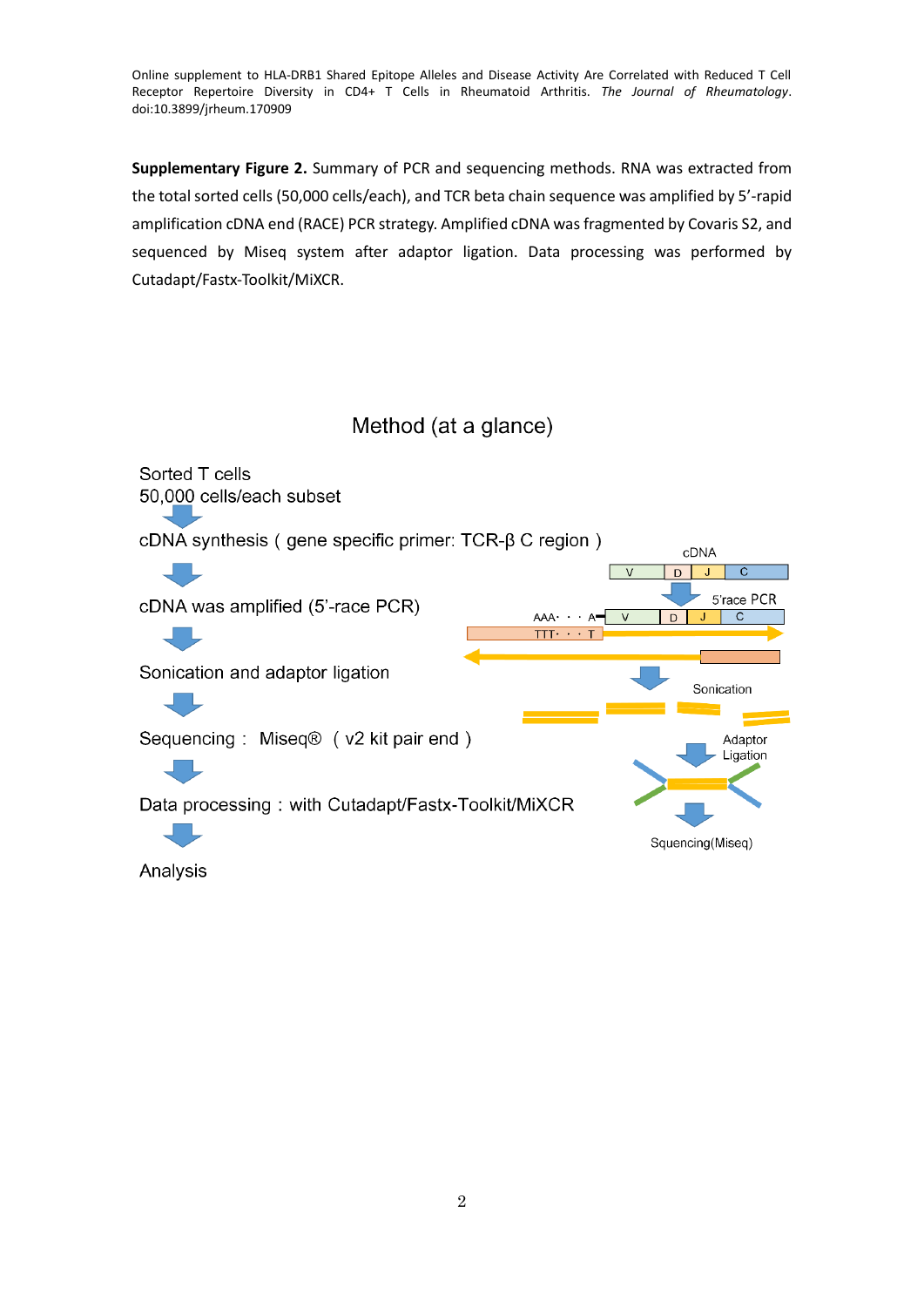**Supplementary Figure 3.** The representative cumulative plots of clone distribution were indicated. Cumulative reads were calculated from the most expanded clone to less expanded clone and plotted in this order. The points where the cumulative reads achieved 25%, 50%, and 75% of total reads (100,000 reads) were particularly indicated.

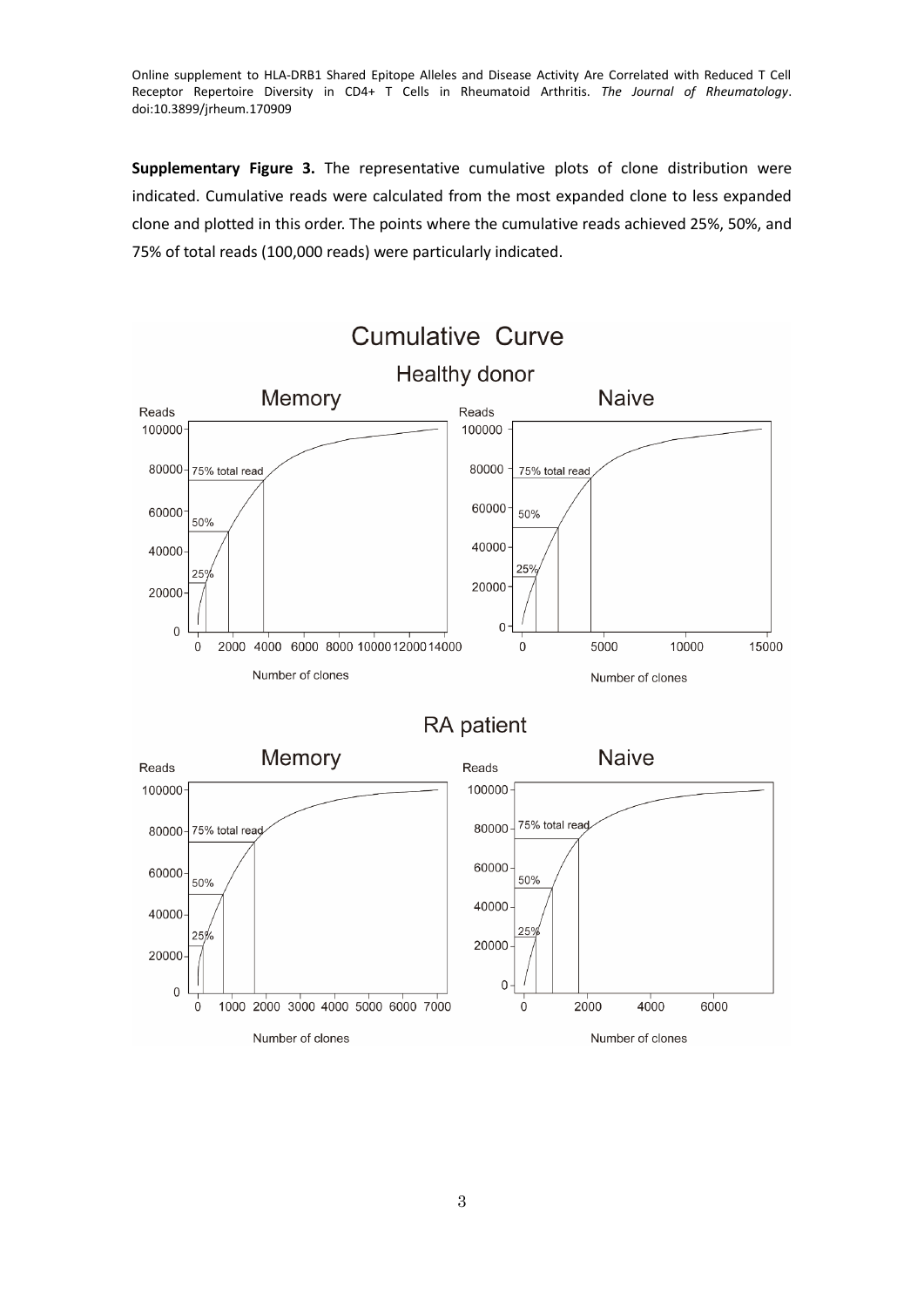**Supplementary Figure 4.** Comparisons of the clone frequencies and the Renyi index between the biological replicates. Two samples of memory CD4<sup>+</sup>T cells were sorted from the same donor at the same occasion. The following experiments were performed independently. A) The read counts of the same clones detected in replicated samples were plotted. B) The Renyi indexes (alpha from 0.1 to 5 in steps of 0.1) calculated in the replicated samples were plotted. Spearman's correlation analysis was indicated.



**Supplementary Figure 5.** The TCR repertoire diversity of anti-CCP antibody positive (>5U/ml) (n=18) and negative RA patients (n=4). (A, B) The TCR repertoire diversity of memory and naive CD4<sup>+</sup> T cells were evaluated by the Renyi entropy. Statistical analyses were performed using the Mann–Whitney's U-test. \* P < 0.05.